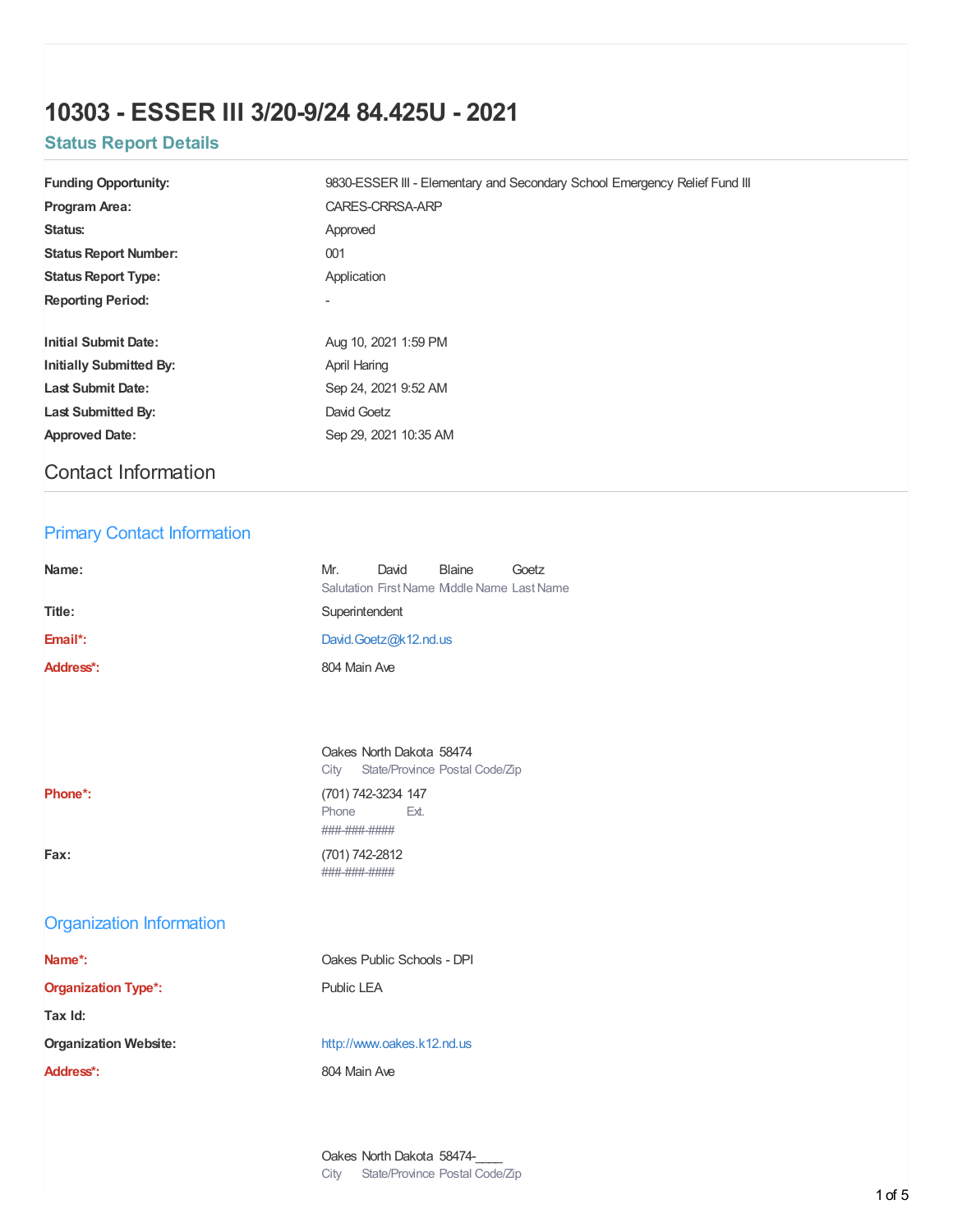| Phone <sup>*</sup> :                      | (701) 742-3234 Ext.<br>###-###-#### |
|-------------------------------------------|-------------------------------------|
| Fax:                                      | (701) 742-3234<br>###-###-####      |
| <b>SAM.gov Entity ID:</b>                 | V5NCWLIMAE57                        |
| <b>SAM.gov Name:</b>                      | Oakes School District 41 INC        |
| <b>SAM.gov Entity ID Expiration Date:</b> | 12/07/2021                          |

### ESSER III Application - Stakeholder Consultation

#### *Stakeholder Consultation*

#### **Students\*:**

The ESSER funding proposed uses was discussed with the students during classes followed by a survey they completed. Items discussed for fund uses was HVAC, Windows for ventilation, learning loss, etc. This survey sought information on how students felt the money should be spent. This feedback has been reviewed and compiled with other stakeholders survey results to be presented to the board. The survey was opened on May 20, 2021 and compiled on May 28, 2021.

#### **Tribes (if applicable)-MUST write NA if not applicable\*:**

NA

#### **Civil rights organizations (including disability rights organizations)\*:**

The ESSER funding proposed uses was completed by making phone calls to the parents who previously informed us of limited internet access. This list was compiled through individual phone calls to determine internet access for educational purposes. These individuals were informed of a paper format of the same survey as the students. Items discussed for fund uses was HVAC, Windows for ventilation, learning loss, etc. The survey was opened on May 20, 2021 and compiled on May 28, 2021.

#### **Superintendents\*:**

The superintendent and administration met to determine the questions in the survey, how to disburse the survey, and to give examples of ESSER funding proposed uses. The superintendent and administration continue to inform staff, students, and other stakeholders of COVID related concerns.

#### **Teachers, principals, school leaders, other educators, school staff, and their unions\*:**

The ESSER funding proposed uses was sent digitally to teachers, principals, school leaders, other educators, school staff, and their unions along with a survey for them to complete. Items discussed for fund uses was HVAC, Windows for ventilation, learning loss, etc. The survey for teachers, principals, school leaders, other educators, school staff, and their unions was the same survey the students took to share how they felt the money should be spent. The survey was opened on May 20, 2021 and compiled on May 28, 2021.

**Stakeholders representing the interestsof children with disabilities, English learners, children experiencing homelessness, children and youth in foster care, migratory students, children who are incarcerated, and other underserved students\*:**

The ESSER funding proposed uses was completed by communicating to the stakeholders representing the interests of children with disabilities, English learners, children experiencing homelessness, children and youth in foster care, migratory students, children who are incarcerated, and other underserved students who previously informed us of limited internet access. This list was compiled through individual phone calls to determine internet access for educational purposes. These individuals were informed of a paper format of the same survey as the students and presented with the opportunity to take the survey as needed by their services. Items discussed for fund uses was HVAC, Windows for ventilation, learning loss, etc. The survey was opened on May 20, 2021 and compiled on May 28, 2021.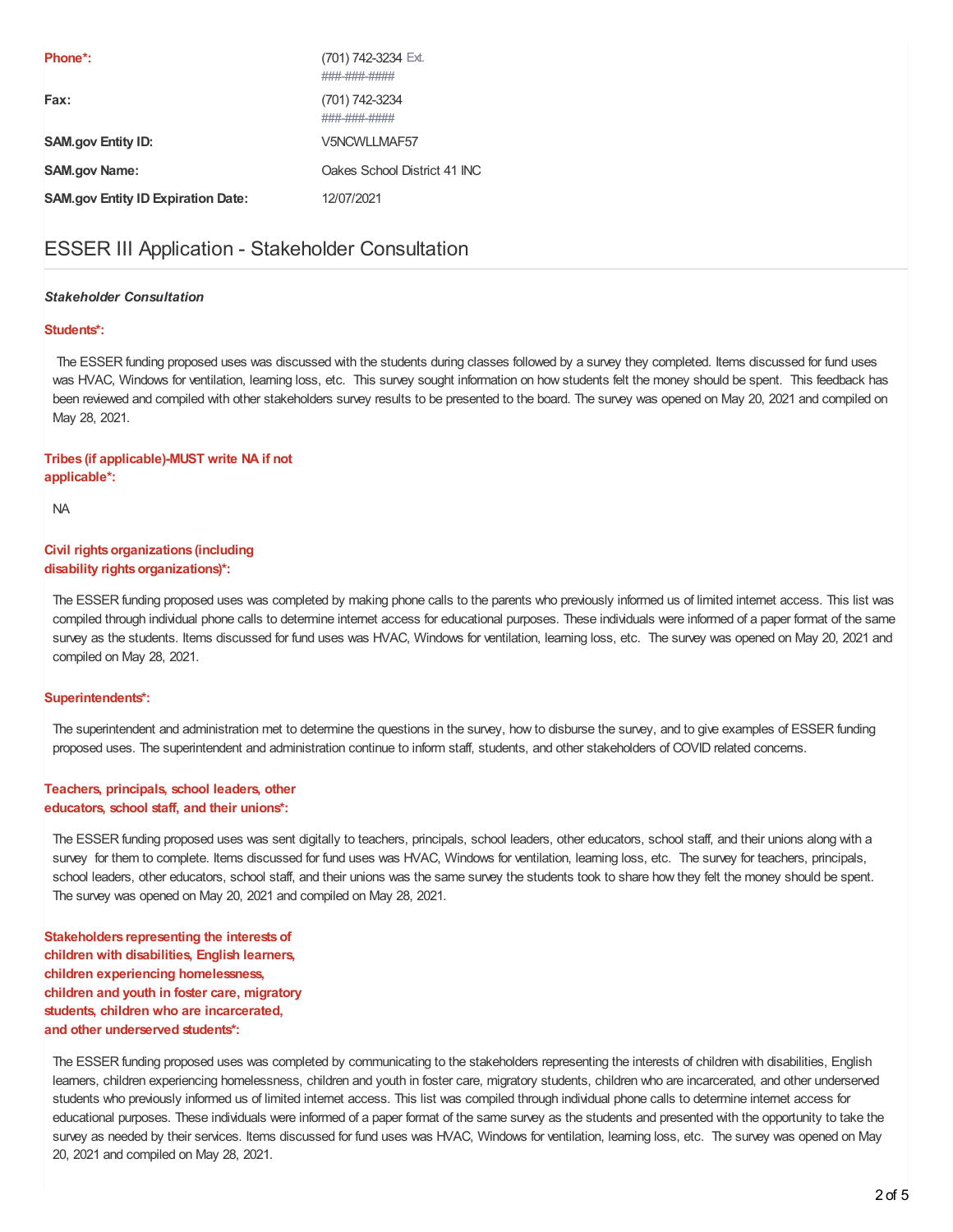#### *ESSER III Approved Applications*

**District confirms the approved ESSER III application will be posted to their website for public access.\*:** Yes

### ESSER III Application

*Prevention & Mitigation Strategies*

**Return to In-Person Instruction Plan\*:** <http://www.oakes.k12.nd.us/covid19>

LEAWebsite Link (copyfrom browser-must include http)

Yes

**District confirms the plan will be updated at least every six months through September 2024 and will seek ongoing public input on the plan.\*:**

**Describe how ARP ESSER III fundswill be used by the district to implement prevention and mitigation strategies.\*:**

Oakes Public Schools plans to use ESSER funding to improve our facilities to maintain the health and safety of our students, staff, and all those entering the buildings. Classroom furniture will be purchased that will adequately meet social distancing guidelines and provide improved workspaces for students. Additional furniture and equipment will be needed in the food services program and custodian departments. These items will provide more efficient cleaning and disinfecting plus aid in the prevention and mitigation strategies.

Oakes Public Schools will follow quarantine guidelines and directives set by the ND Department of Health and Dickey County Health District.

*Learning Loss*

**Describe how the district will use the mandatory 20%set-aside to address the academic impact of learning loss through the implementation of evidence-based interventions.\*:**

Oakes Public School District will use ESSER funds to address the issues of learning loss and acceleration. In addition to the ESSER funds, OPS will also utilize Title funds to support our Elementary School students. Enhancing our education and evaluating it appropriately will aid the District in targeting those groups that need additional help. The impact of the recent pandemic on our students has been noticeable.

New afterschool and summer programs will be implemented. The afterschool programs will include a two-hour window of academic skills support to students provided by Oakes Public School classroom teachers. Significant research has been conducted in the area of the effectiveness of after-school programming. According to information presented in one study, Isik, I. S., & Davis, D. M. (2015). The effectiveness of afterschool tutoring programs on student achievement in an urban school district: A quantitative analysis of selected school programs (dissertation). University of Missouri-Kansas City, Kansas City, MO., "Researchers indicate that participating in afterschool instruction programs improves academic achievement of (Baker & Witt, 1996; Darling-Hammond, 2012; Deeb-Westervelt, 2003); Huang et al., 2000; Karns et al., 2007; Pierce, 2010; Sundell et al., 2012).". The literature review presented in this same dissertation supports the importance of offering support provided by classroom teachers. Additional summer programs will also be offered. We will include the research-based components described in the following AFT online article to provide the most effective summer school programming possible: https://www.aft.org/ae/spring2018/mceachin\_augustine\_mccombs. These essential components for success are small class sizes, aligning programming to meet individual student needs, providing instruction by highly qualified individuals, and sufficient program duration.

Oakes Elementary School qualified for a partial grant to provide a part-time Reading Corps tutor. We will use ESSR III funds to pay the remaining portion of the program's expense and compensate our in-school support personnel. In addition, an extreme amount of research has been completed on the effectiveness of this nationwide reading intervention program. A document is provided online at: https://mieducationcorps.org/wpcontent/uploads/2018/08/Reading-Corps-Research-Base-K-3-Model.pdf outlining the research conducted for all components of this program.

Oakes High School will implement a curriculum to address five essential pillars of readiness: academic, admissions, career, financial, and social and emotional readiness. The Ramp-Up to Readiness curriculum uses a Tier One, school-wide approach to support all students in their postsecondary preparation. Research supporting this curriculum can be found at this link: https://www.rampuptoreadiness.org/supporting-research/. Learning loss due to COVID-19 is at the academic level and the social/emotional level. This curriculum will support all students and be implemented by our staff with smaller class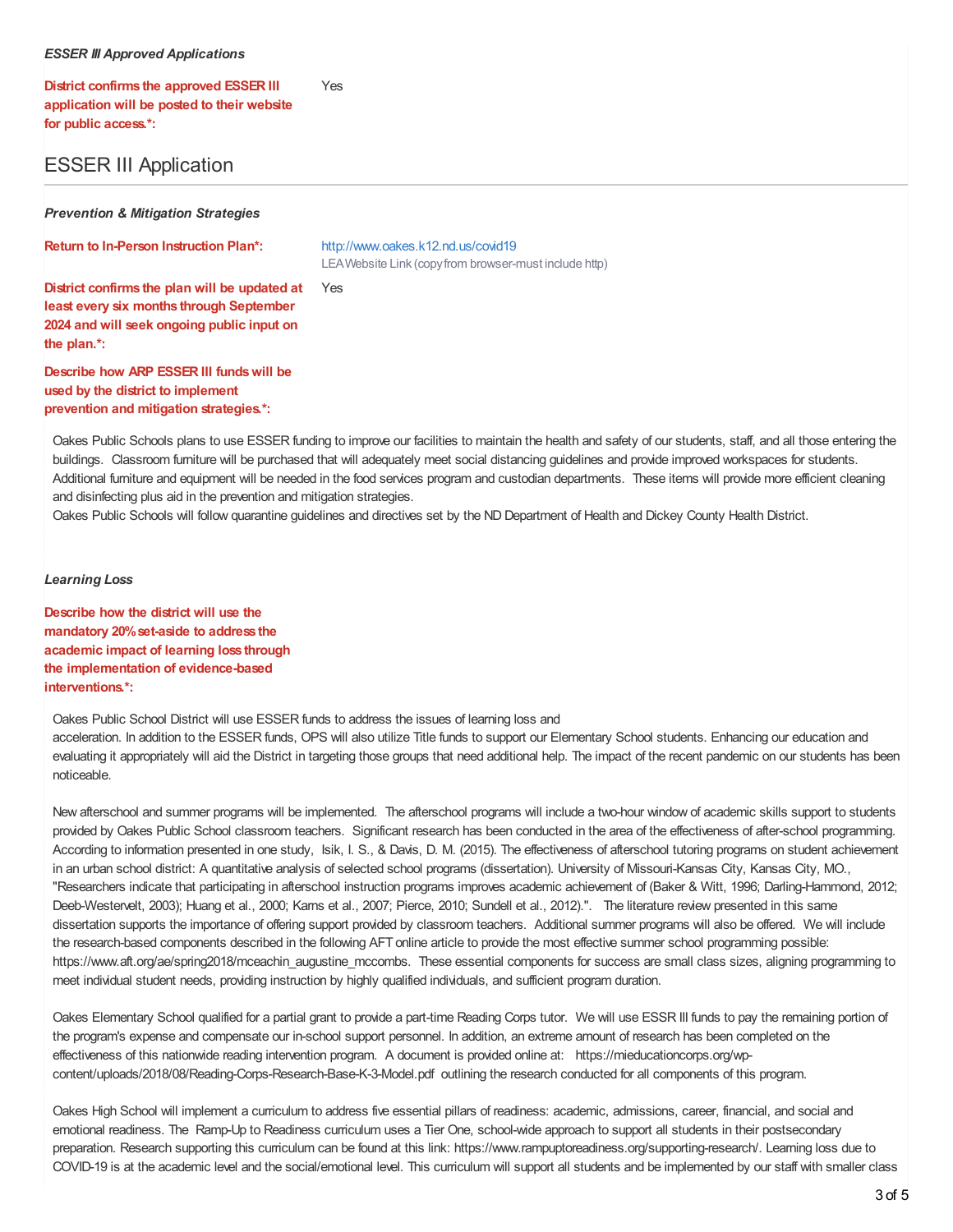sizes to foster genuine relationships. The curriculum and staff will provide the skills and strategies necessary for students to succeed now and in their future. This curriculum will be implemented the last 22 minutes of the day two days a week, while the other three days of the school week will be used as a homeroom for students for academic advising, skill instruction based on universal screeners, and progress monitoring (STAR), as well as other needs that may arise through classroom instruction.

Additionally, Oakes Public Schools are investigating the potential implementation of curriculum resources through Odysseyware. Competency learning, credit recovery, social-emotional learning, college and career readiness, and a well-rounded curriculum are the supports that Odysseyware can provide our students and staff. Numerous case studies have been conducted to support Odysseyware, which can be found at this link:

https://www.odysseyware.com/resources/case-studies. Odysseyware has the potential to help us identify students that are struggling academically and then assign students personalized learning paths to help meet their needs. Providing these supports to our students and staff will help ensure we fulfill our mission at Oakes High School of "Achieving Excellence by Educating All Students for Tomorrow's World."

#### *Needs of Students Disproportionately Impacted*

**Describe how the district will respond to the needsof studentsdisproportionately impacted by the COVID-19 pandemic. Address each stakeholder group.\*:**

All student meals will continue to be free this school year due to the USDA extending funding. Our off-school Tornado Watch program provides weekend meals to struggling students and other needs that may arise (shoes, clothes, supplies, toiletries, etc.). Our counselors are involved with the Tornado Watch program at identifying families in need. The district has expanded our EL trainings for staff to help improve all disproportionately impacted students. Sheltered instruction is used for EL students that require additional services from a classroom para. Our special education teachers communicate and collaborate with staff to provide necessary supports and accommodations for all students on an IEP. ESSER funds are being used to help our disproportionately impacted by the COVID-19 pandemic through increasing our SEL strategies in the district. These services are completed through partnering with our local health facilities for addition resource. In addition, the district is providing additional lyceums throughout the school year to increase SEL of all students, especially our students who are disproportionately impacted by the COVID-19 pandemic. ESSER funds are also increasing instructional resources like Odysseyware, IXL, etc. to address our learning loss by our students who are disproportionately impacted by the COVID-19 pandemic. The district is also in the planning phase of additional tutoring for our students who are disproportionately impacted from the COVID-19 pandemic.

### Estimated Use of Funds Plan

#### *Allowable Use of Funds*

| <b>Allowable Use of Funds</b>                                      | <b>Estimated Expenditure</b><br><b>Amount</b> | <b>Estimated Amount to address Learning Loss under this Use of Funds (20% of Budget Total</b><br><b>MUST</b> be spent on Learning Loss) |
|--------------------------------------------------------------------|-----------------------------------------------|-----------------------------------------------------------------------------------------------------------------------------------------|
| High quality instructional materials and<br>curricula              | \$50,000.00                                   | \$50,000.00                                                                                                                             |
| Supplemental learning                                              | \$50,000.00                                   | \$50,000.00                                                                                                                             |
| Other Activities to maintain operation &<br>continuity of services | \$100,000.00                                  | \$50,000.00                                                                                                                             |
| <b>Educational Technology</b>                                      | \$50,154.00                                   | \$0.00                                                                                                                                  |
| Ensure preparedness and coordination                               | \$50,000.00                                   | \$0.00                                                                                                                                  |
| School facility repairs and improvements                           | \$400,000.00                                  | \$0.00                                                                                                                                  |
|                                                                    | \$700.154.00                                  | \$150,000,00                                                                                                                            |

### Compliance with General Education Provisions Act Section 427

*Compliance with General Education Provisions Act Section 427 (GEPA)*

**What barriers exist in your community that may prevent students, teachers, and other program beneficiaries from accessor participation in the funded projectsor activities listed in the application?\*:**

The lack of connectivity may become a barrier to access and participation in our programs. Currently, 95% of our families have adequate connectivity, but